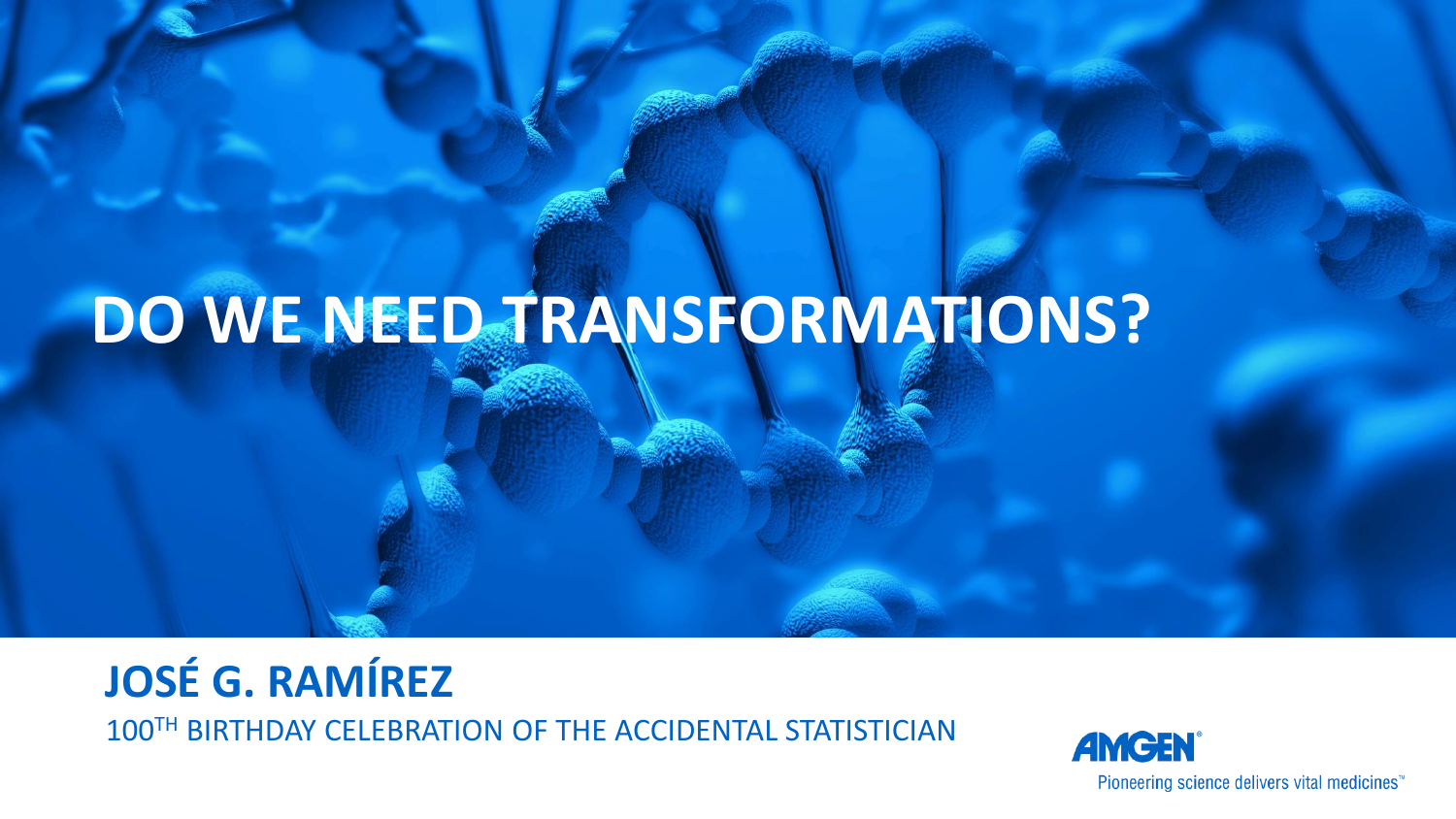- **The British Invasions**
- **Box-Cox Transformations**
- **Do We Need Transformations?**
- **Do We Need Transformations?**
- **Summary**

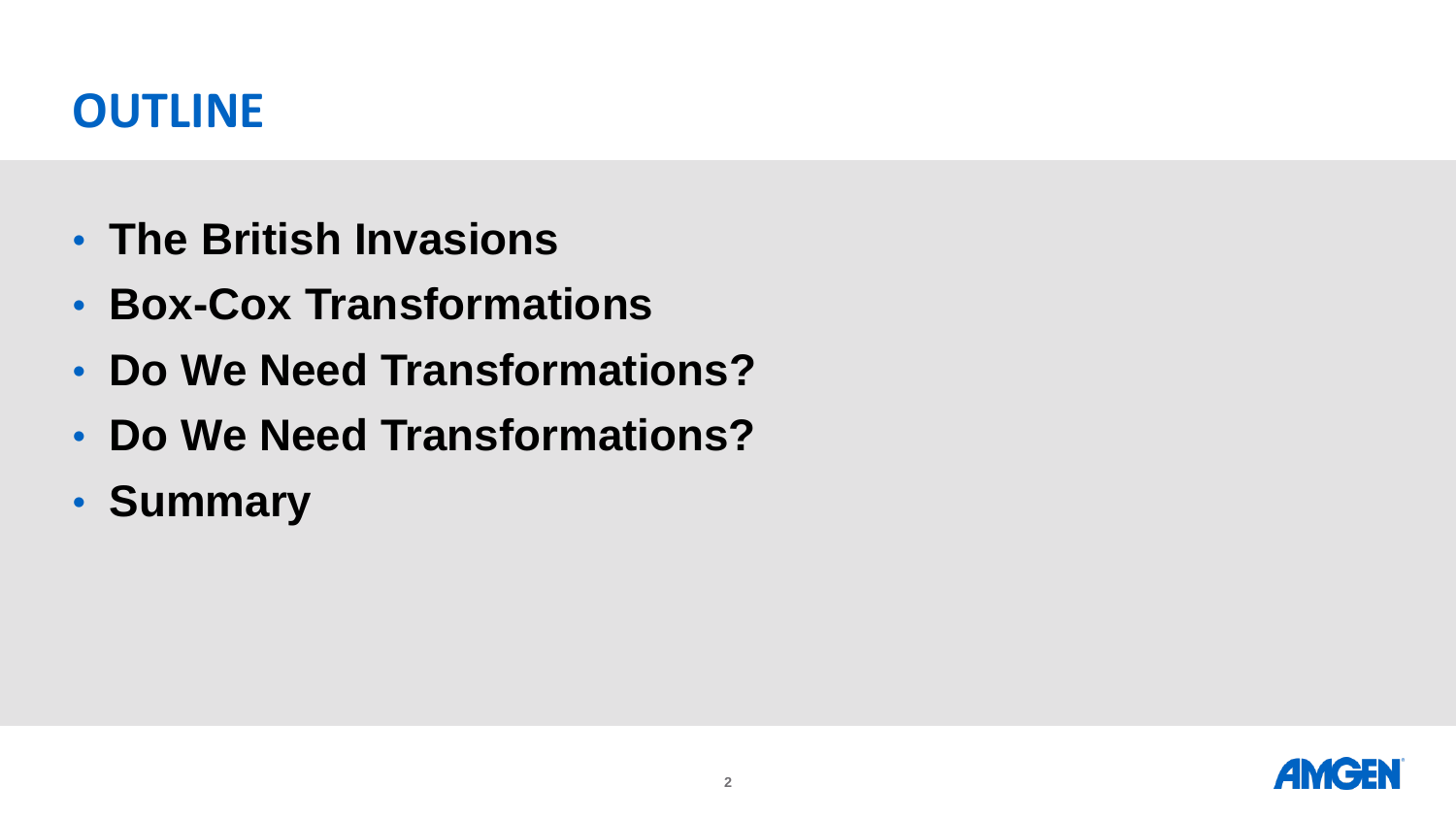#### **THE BRITISH INVASION OF 1964**

- **The Beatles landed in NYC**
- **"I Want to Hold Your Hand"** 
	- **#1 in the charts**
- **Ed Sullivan Show**
	- **Sunday, February 9, 1964**
- **A quartet that "transformed" the music industry.**



United States Library of Congress's Prints and Photographs division



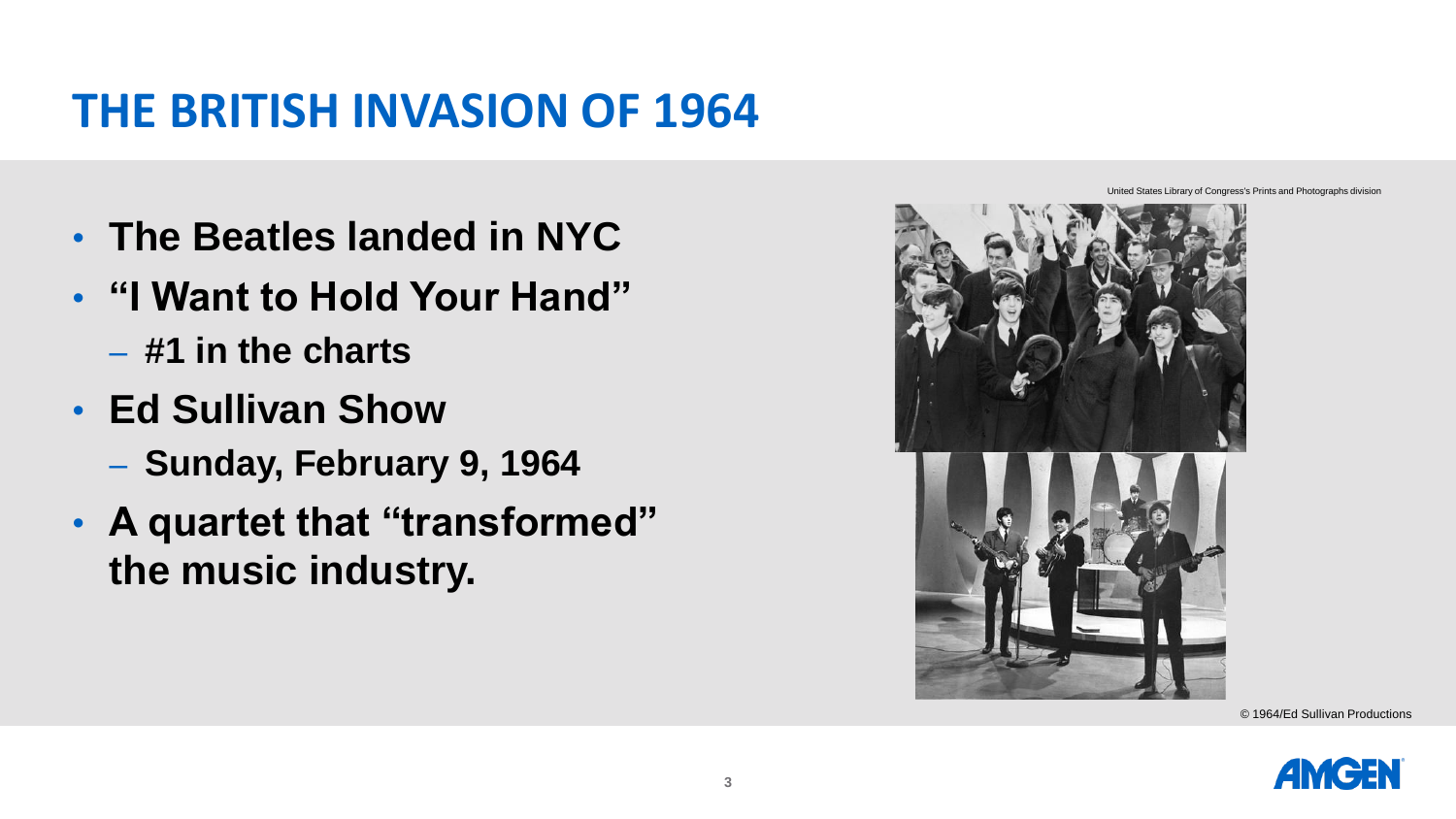#### **THE (OTHER) BRITISH INVASION OF 1964**

- **An Analysis of Transformations**
	- **JRSS B 26(2)**
- **The "transforming" duo**
- **"two different derivations …one using likelihood and the other Bayes"**
- **"this kind of oscillatory character between likelihood and Bayes analysis had any relevance to the Box and Cox aspect!" (Prof. Bartlett)**
- **"using Bayesian arguments without becoming fully committed to them" (Prof. Plackett)**



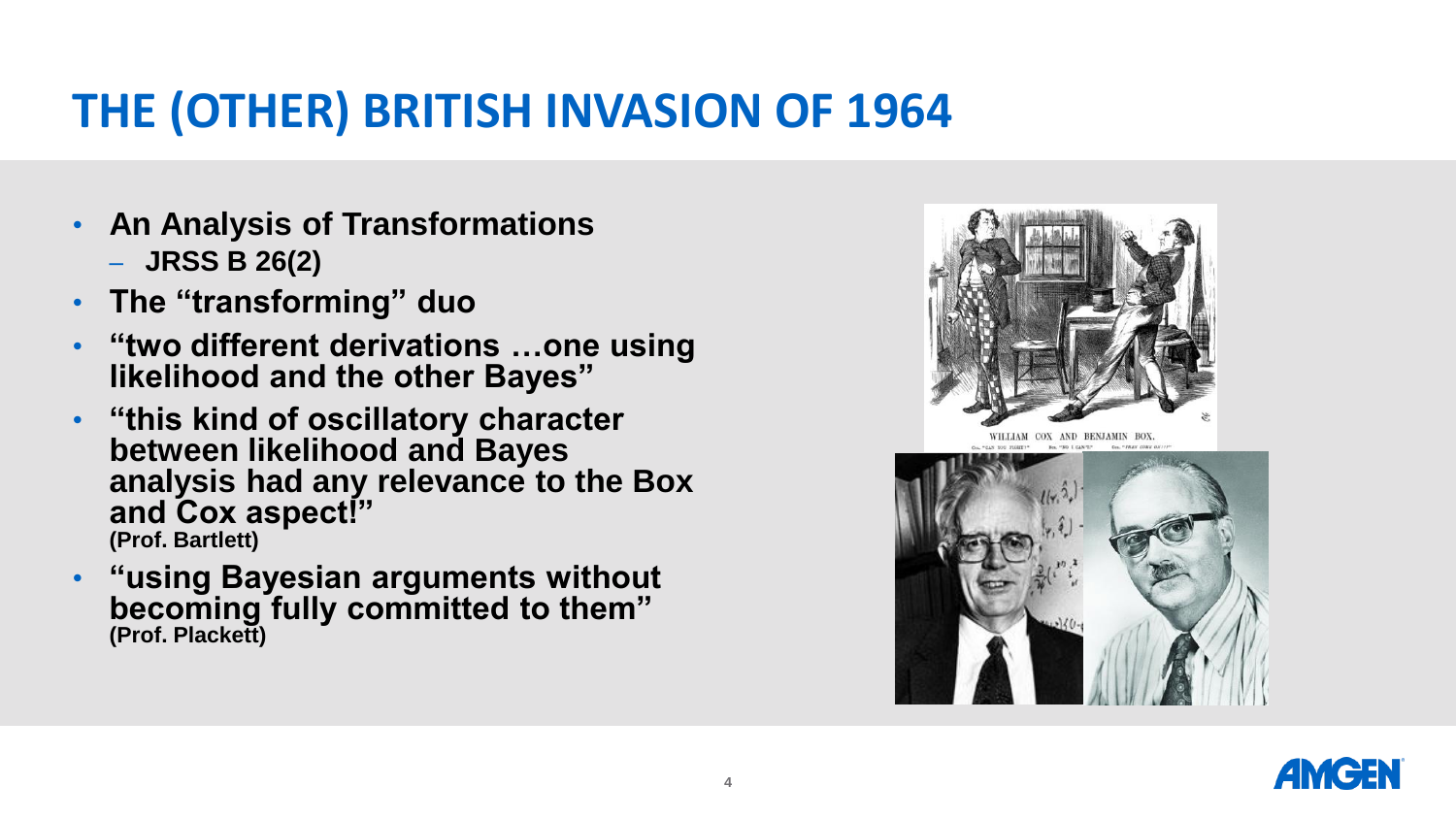- **The British Invasions**
- **Box-Cox Transformations**

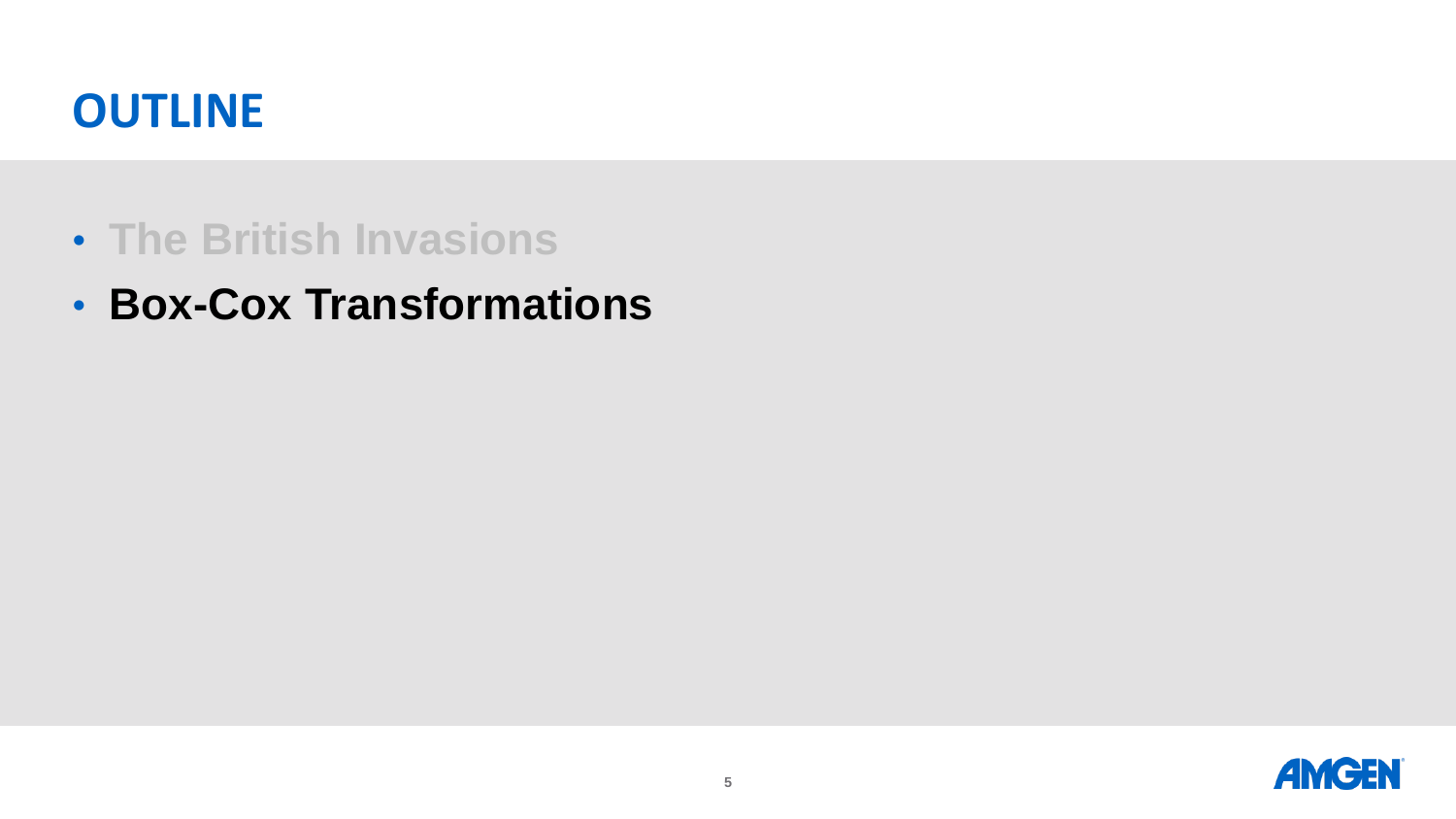#### **A TREE AND TRANSFORMATIONS**

- **Under a tree in the orchard**
	- **Ronald looked up the probits**
	- **George looked up the reciprocals**
- **They plotted the data**



Courtesy of Prof. Genshiro Kitagawa

#### **George's life was "transformed"**

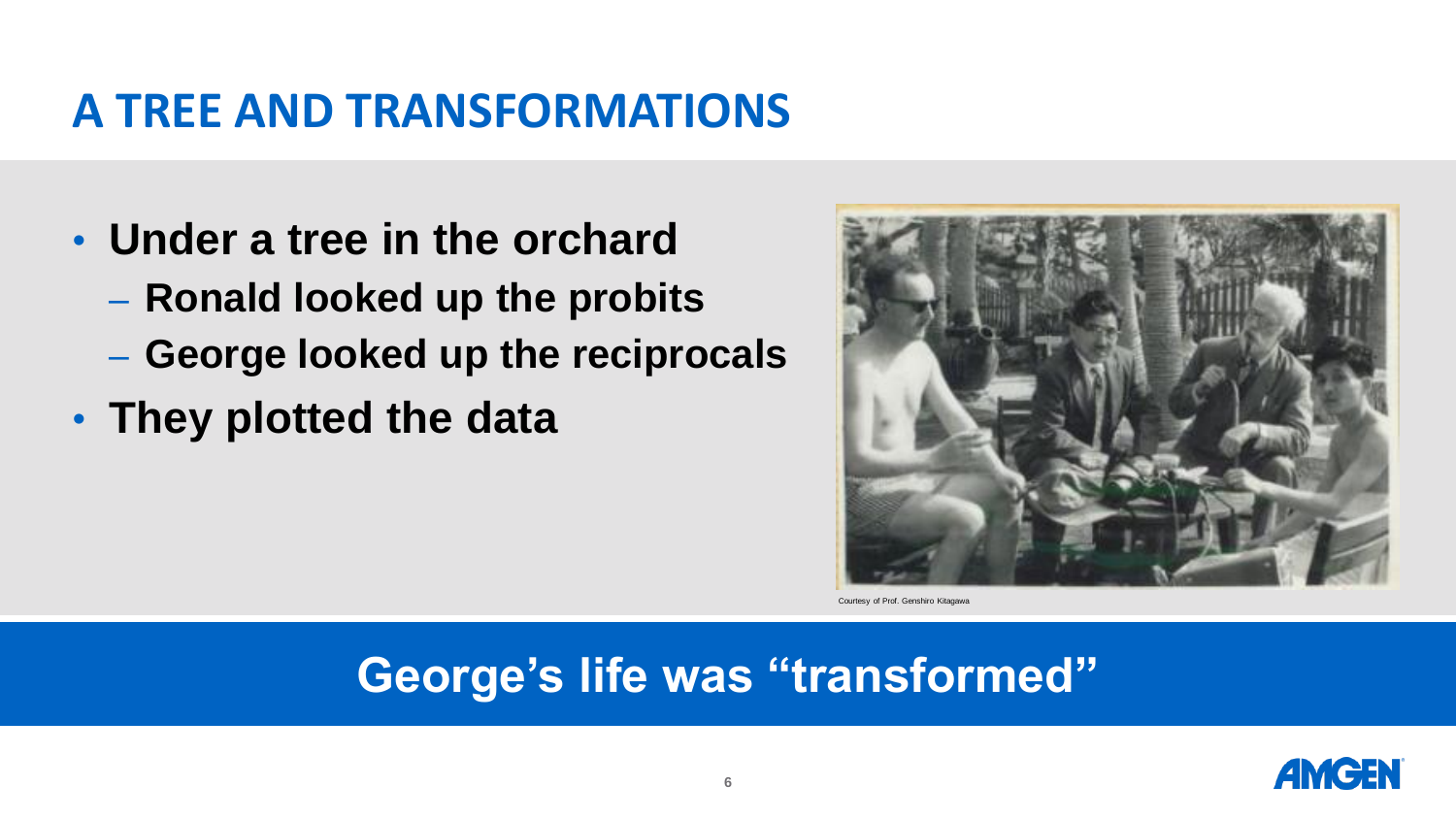#### **TRANSFORMATIONS: WHAT IS THE APPROPRIATE SCALE?**

- **Life cycles of worsted yarn**
	- **Table 4**
	- **Wide data range 90 – 3636**
	- **CV ~ 102%**
	- **Large/small ~ 40**
- **"When the ratio of the largest to smallest observation is large you should question whether the data are being analyzed in the right metric (transformation)"**



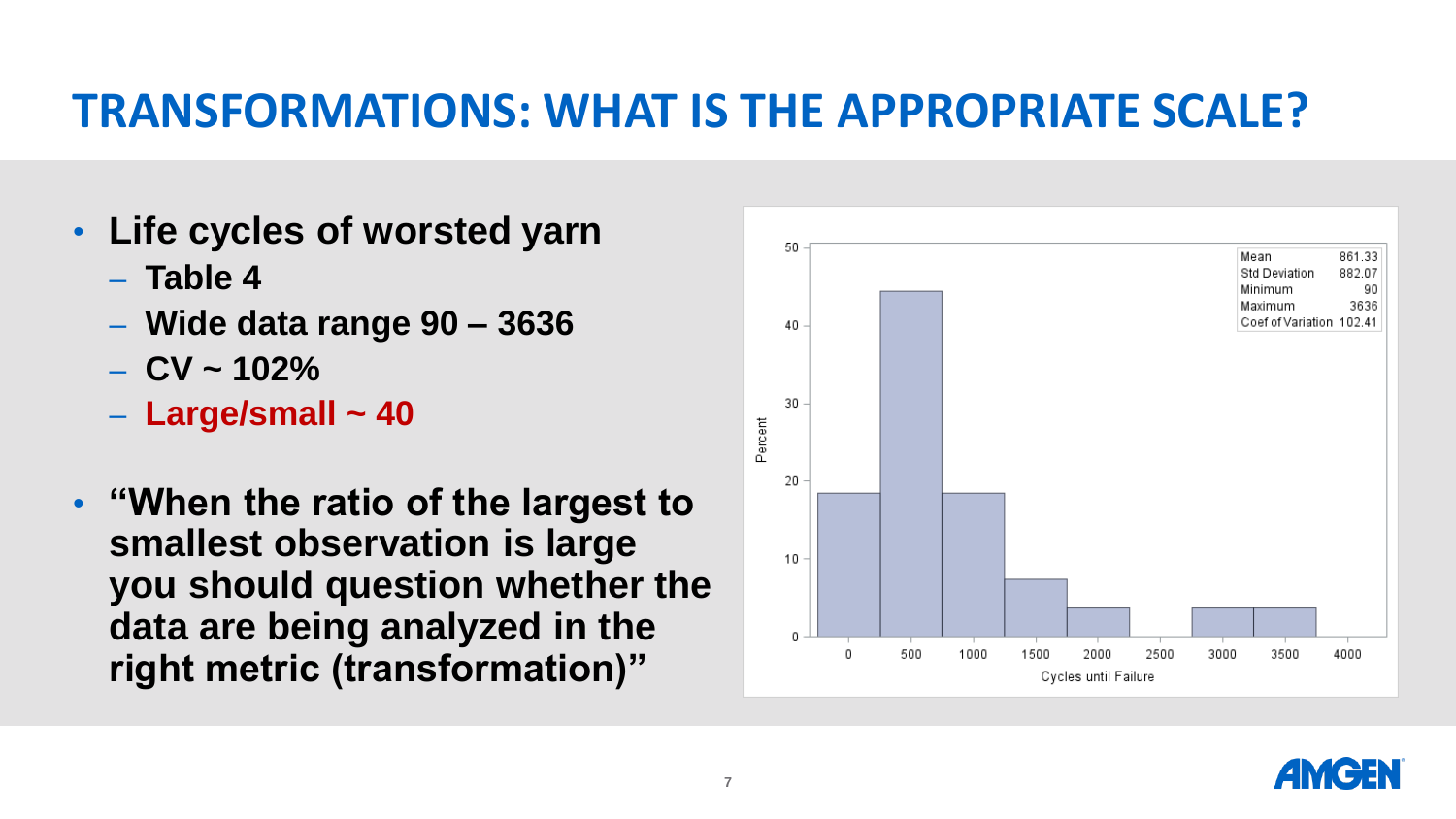#### **TRANSFORMATIONS: LIKELIHOOD & BAYESIAN**

• **The Box-Cox family**

$$
y^{(\lambda)} = \begin{cases} \frac{y^{\lambda} - 1}{\lambda} & \lambda \neq 0 \\ \log y & \lambda = 0 \end{cases} \qquad z^{(\lambda)} = \begin{cases} \frac{y^{\lambda} - 1}{\lambda y^{\lambda - 1}} & \lambda \neq 0 \\ y \log y & \lambda = 0 \end{cases}
$$

- **Life cycles of worsted yarn** – **What is the appropriate scale?**
- **The "family" suggests the log**



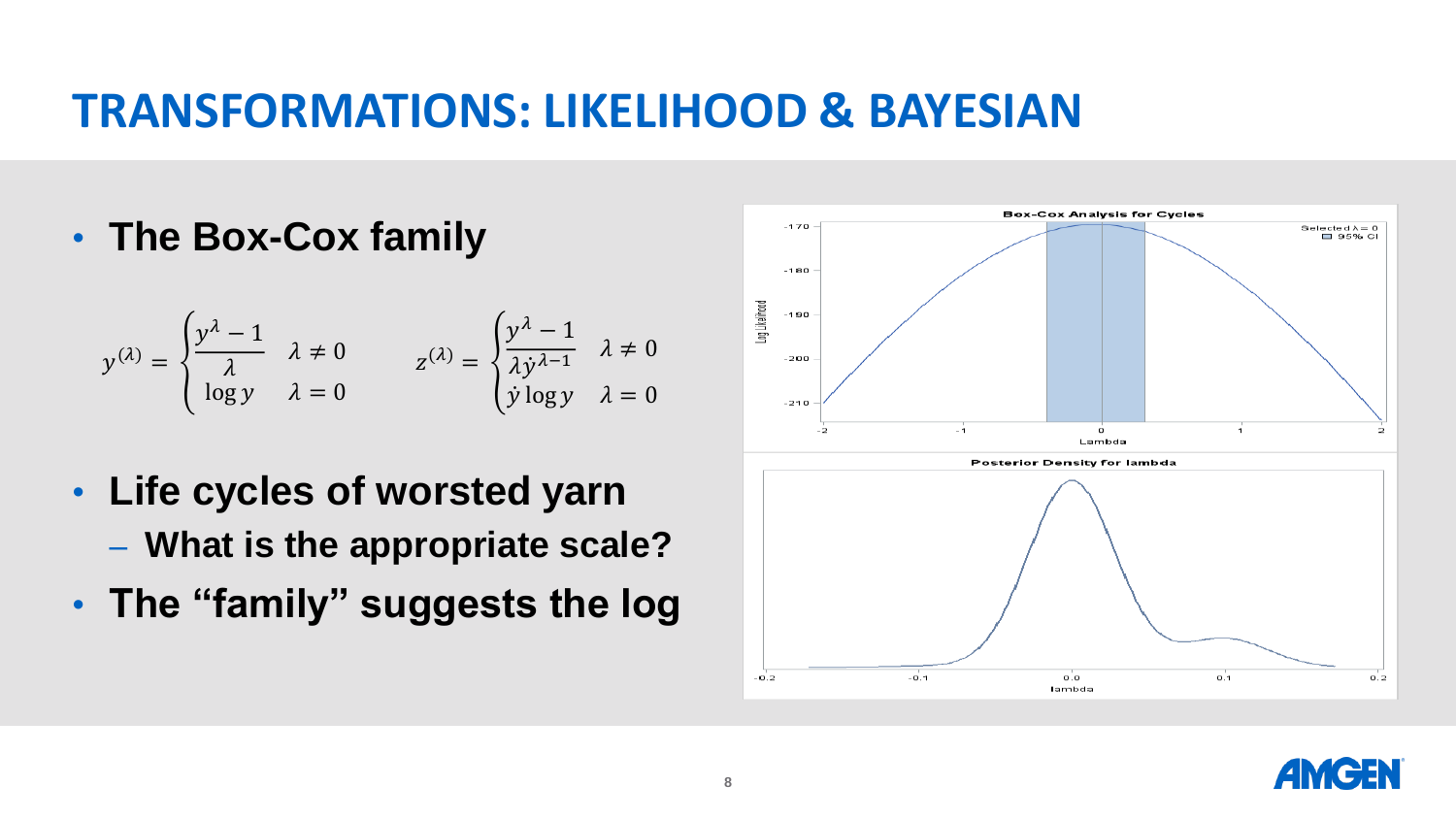- **The British Invasions**
- **Transformations**
- **Do We Need Transformations?**

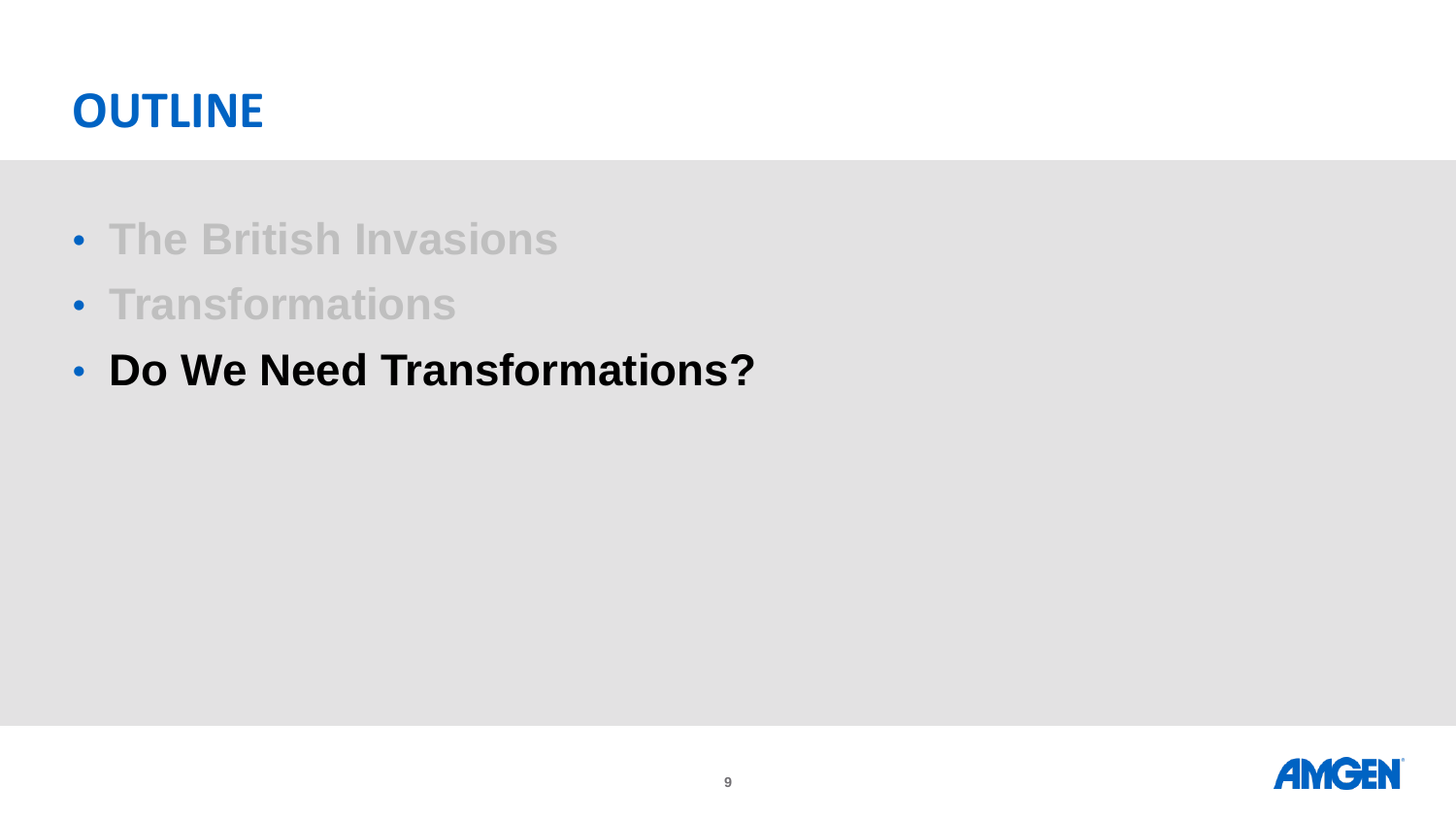#### **DO WE NEED TRANSFORMATIONS?**

- **Life cycle data**
	- **positive quantities**
	- **normal distribution?**
- **Reliability engineering,** 
	- **nature of physical quantities**
	- **the normal is not the norm**
- **Life cycles of worsted yarn**
	- **Lognormal distribution**



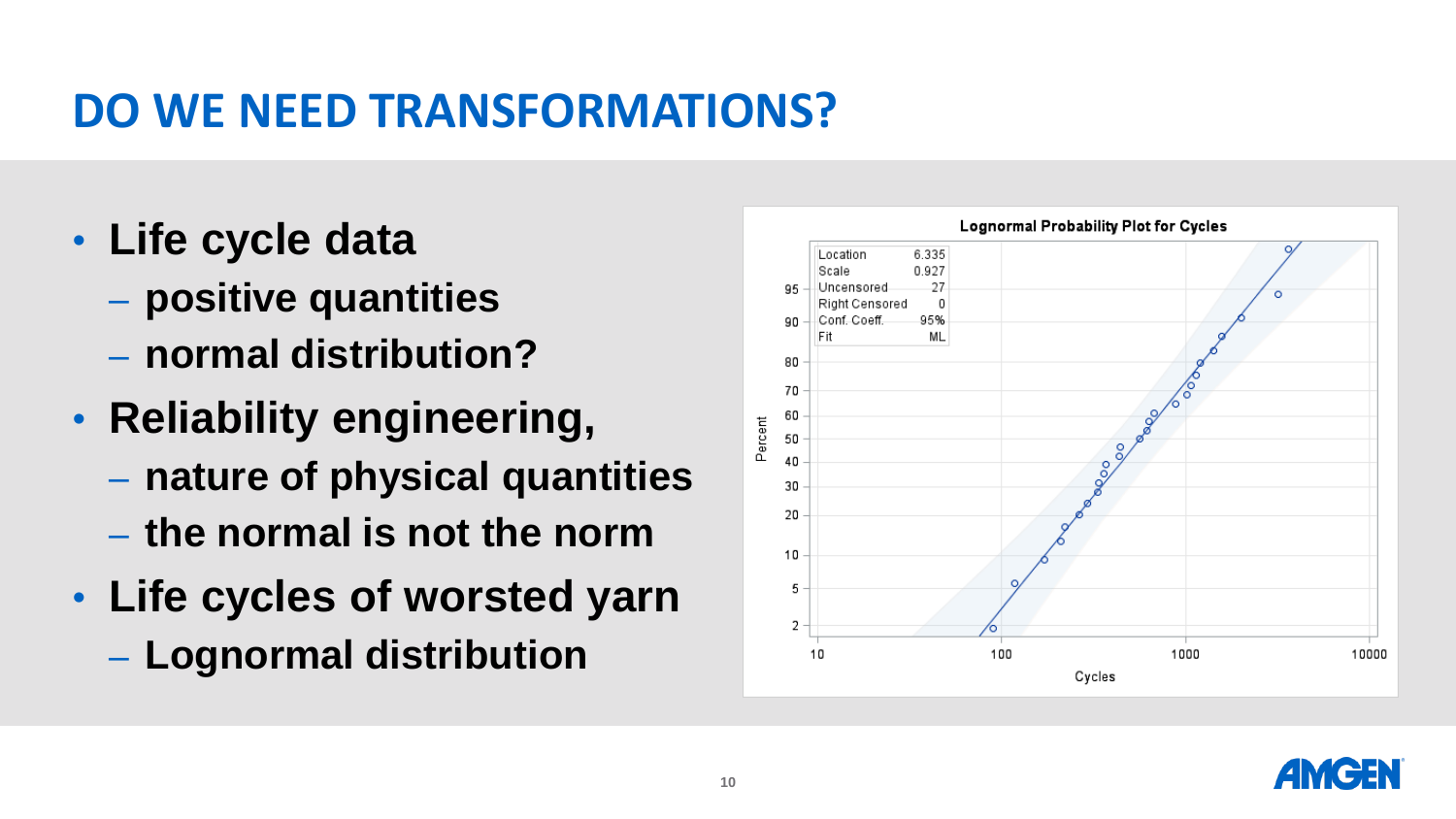## **DO WE NEED TRANSFORMATIONS? QUADRATIC MODEL UNDER LOGNORMAL DISTRIBUTION**





The transformation eliminates the need for second-order terms in the regression equation while at the same time increasing the sensitivity of the analysis by about three, as judged by the ratio of linear and residual mean squares.

| <b>Fffect</b>       |   |    | Num DE   Den DE   E Value | Pr > F |
|---------------------|---|----|---------------------------|--------|
| Length              | 1 | 17 | 331 94                    | < 0001 |
| Amplitude           | 1 | 17 | 190 75                    | < 0001 |
| Load                | 1 | 17 | 73.80                     | < 0001 |
| Length*Amplitude    | 1 | 17 | 047                       | 0.5035 |
| Length*Load         | 1 | 17 | 149                       | 0 2381 |
| Amplitude*Load      | 1 | 17 | 0.14                      | 0 7142 |
| Length*Length       | 1 | 17 | 1 17                      | 0 2939 |
| Amplitude*Amplitude | 1 | 17 | 0.09                      | 0 7633 |
| beo l*beo l         | 1 | 17 | 0.73                      | 0.4058 |



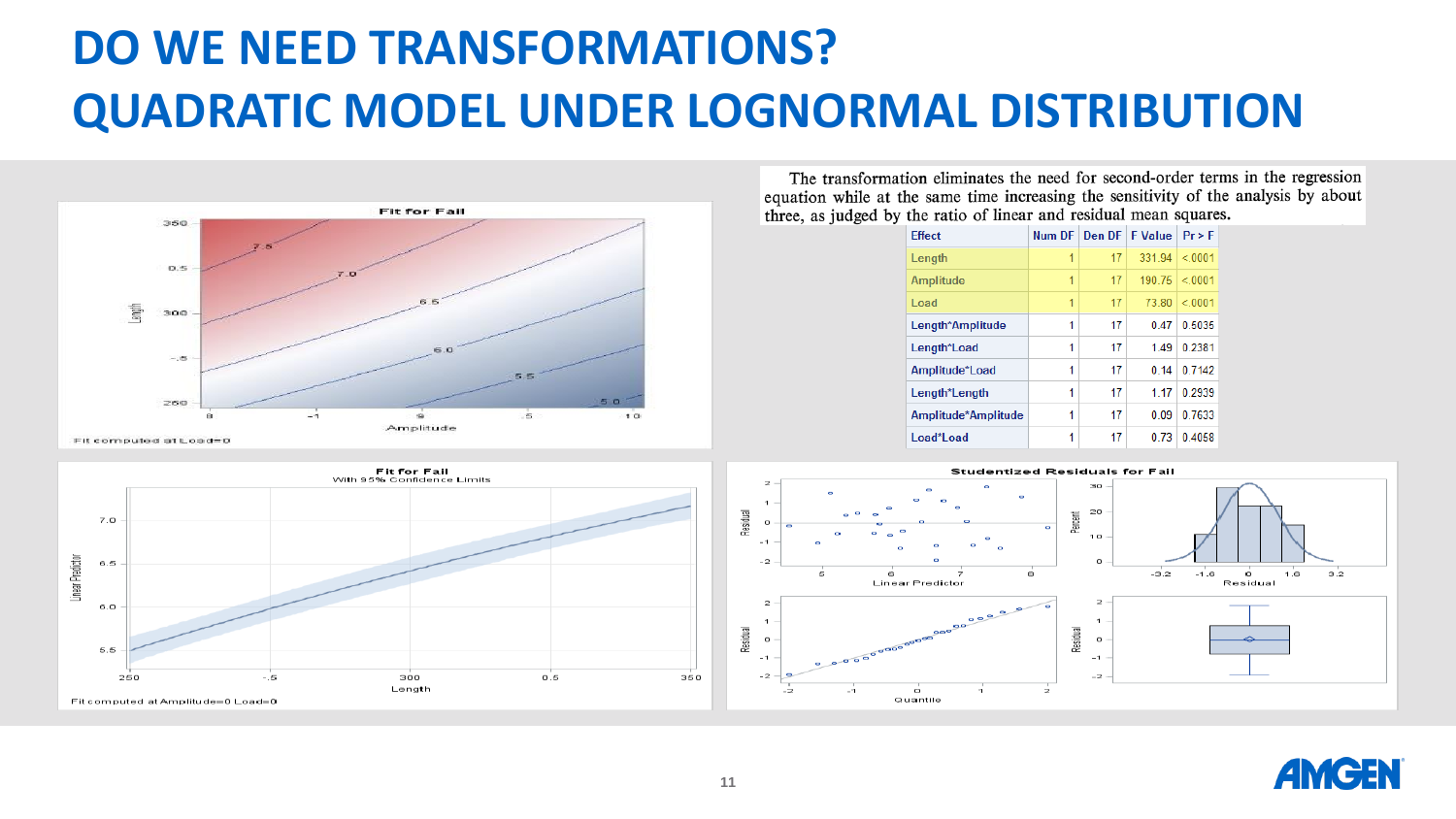#### **WHAT IS THE "APPROPRIATE" DISTRIBUTION?**

- **Many advances in statistical techniques and software**
- **Relatively easy to use an "appropriate" distribution**
	- **Reliability methods**
	- **Generalized linear models**
	- **Generalized linear mixed models**
- **Choice of distribution should take into account**

*The clinical, scientific, physical and engineering principles governing the underlying phenomenon that generates the data.*

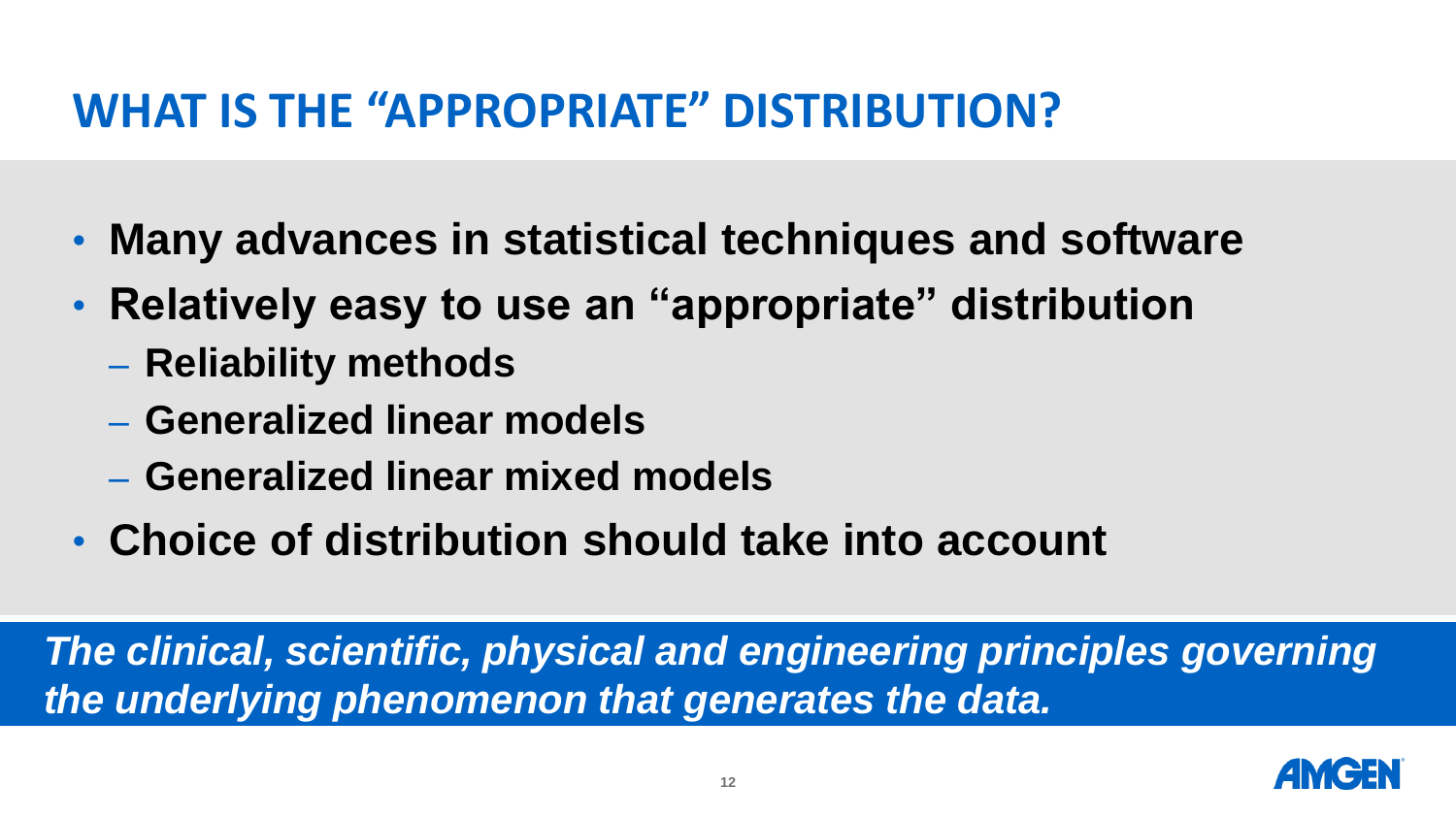- **The British Invasions**
- **Transformations**
- **Do We Need Transformations?**
	- **No**
- **Do We Need Transformations?**

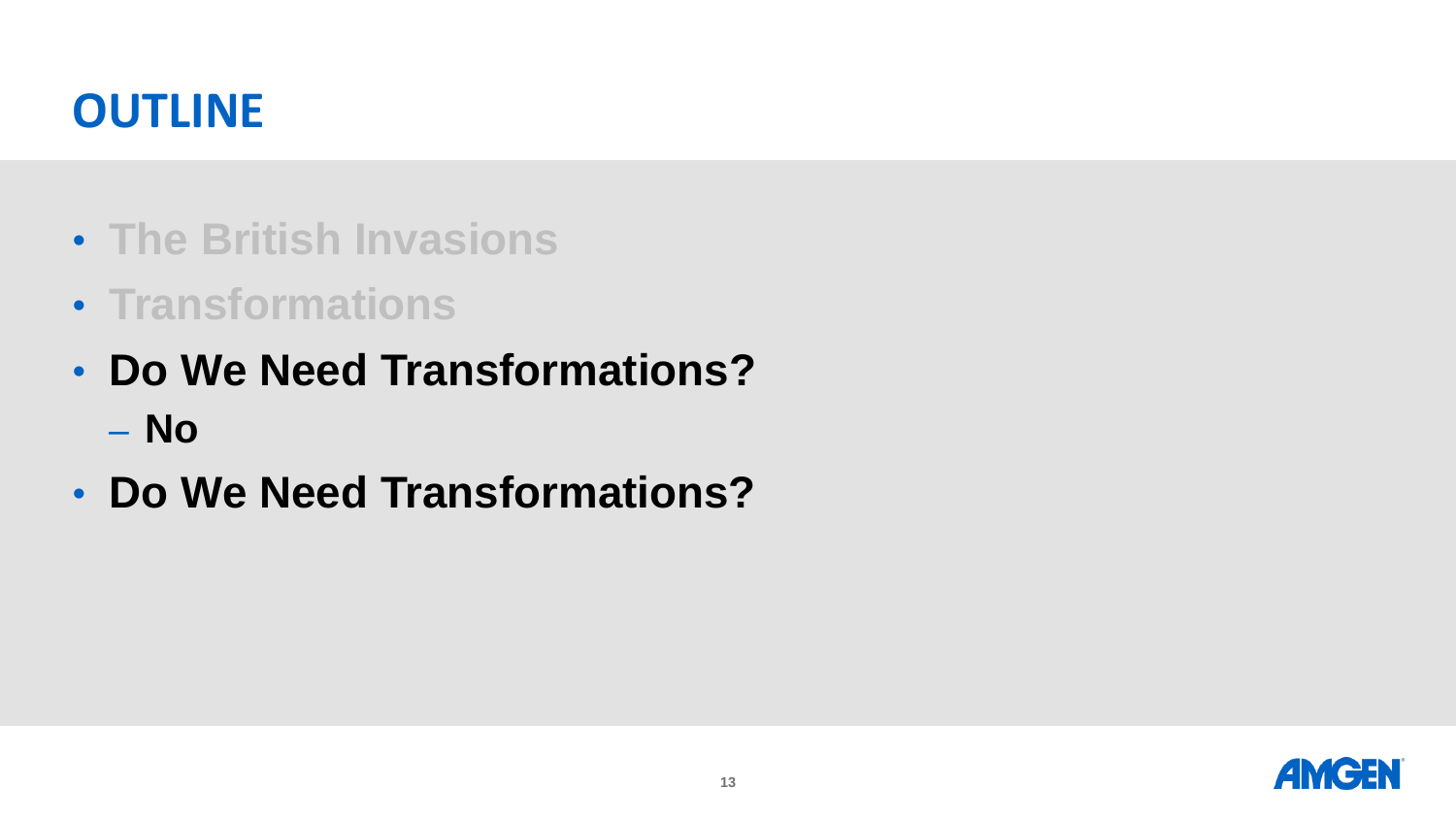#### **FROM THE TOP FLIGHT CLUB**



- **Simulate data from a** 2 8−4 **experiment**
- **3 location effects B, D, and G**
	- $-$  **Mean = 50**
	- **B**=-30**, D**=+20**, G**=-20
- **1 dispersion effect D**
	- **D :** s=2.5**, D**<sup>+</sup> **:** s=7.5
- **The reciprocal transformation was the appropriate scale.**
- **Will a lambda plot suggest the appropriate transformation?**
	- **Simplicity and separation**

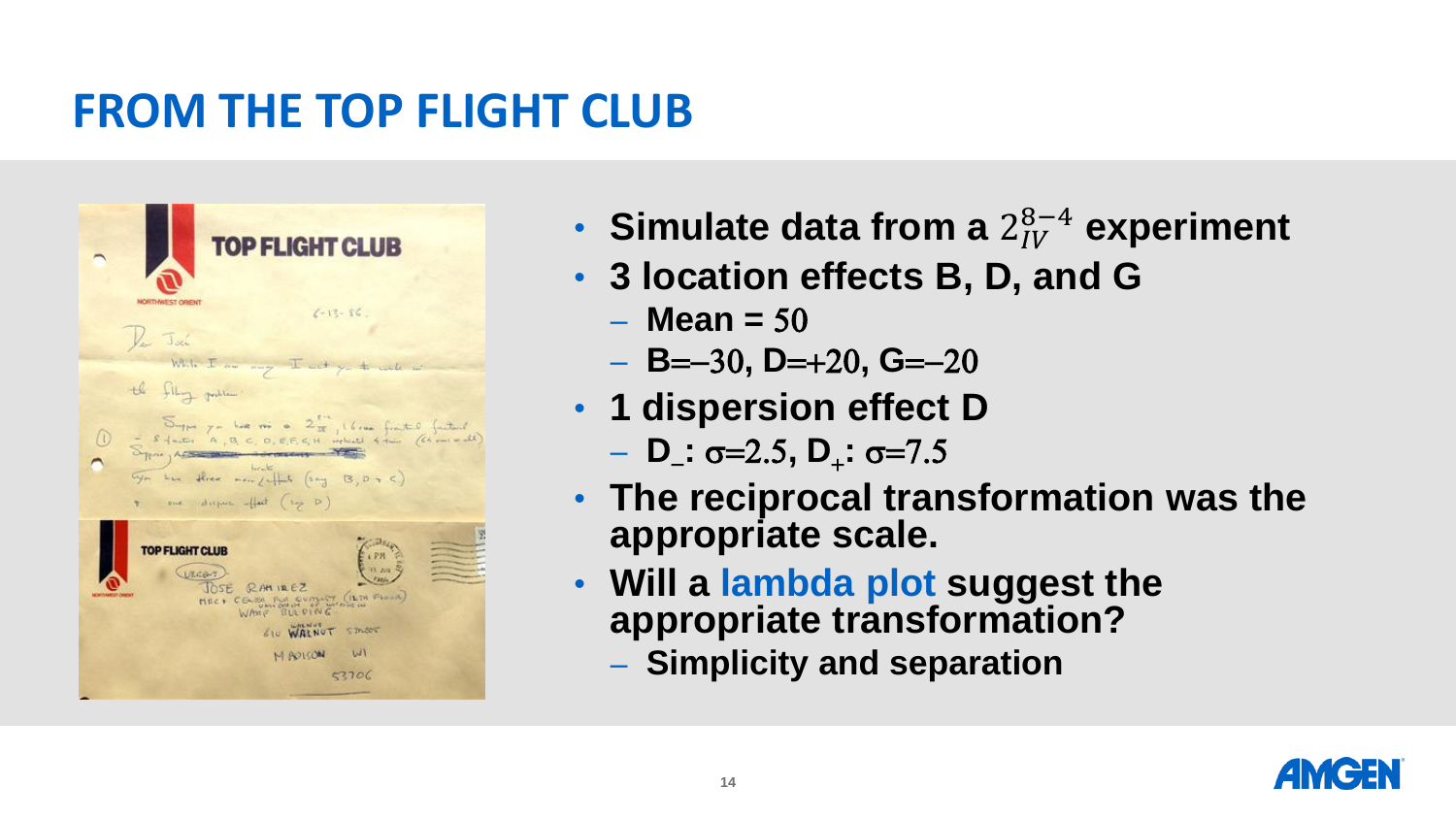## **DO WE NEED TRANSFORMATIONS? LAMBDA PLOTS: CONSTRUCTED EXAMPLE**

- **Lambda plot**
	- **Plot t-value vs Box-Cox**
- **Simulate data from a** 2 8−4 **experiment**
	- **3 location effects B, D, and G**
	- **1 dispersion effect D**
- **The reciprocal transformation was the appropriate scale.**
- **Will a lambda plot suggest the appropriate transformation?**



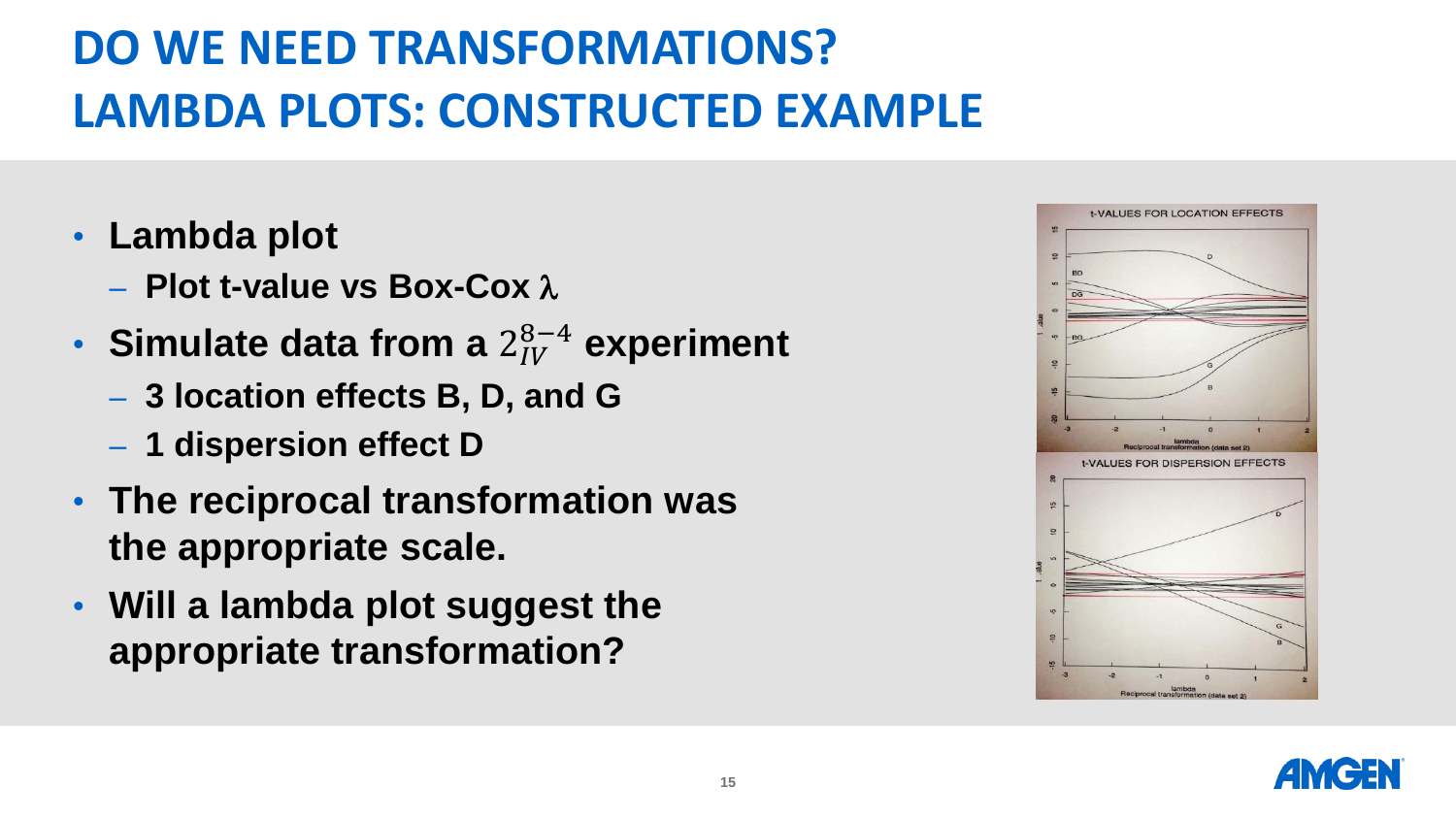## **DO WE NEED TRANSFORMATIONS? LAMBDA PLOTS: CCD EXPERIMENT QUADRATIC MODEL**

- **A 3-Factor 20-run CCD**
- **Quadratic model**

 $X_1 + X_2 + X_3 + X_1X_2 + X_1X_3 + X_2X_3 + X_1^2 + X_2^2 + X_3^2$ 

• **What transformation maximizes the signals?**

 $-\lambda = -0.5$ 



#### **Simplicity and separation**

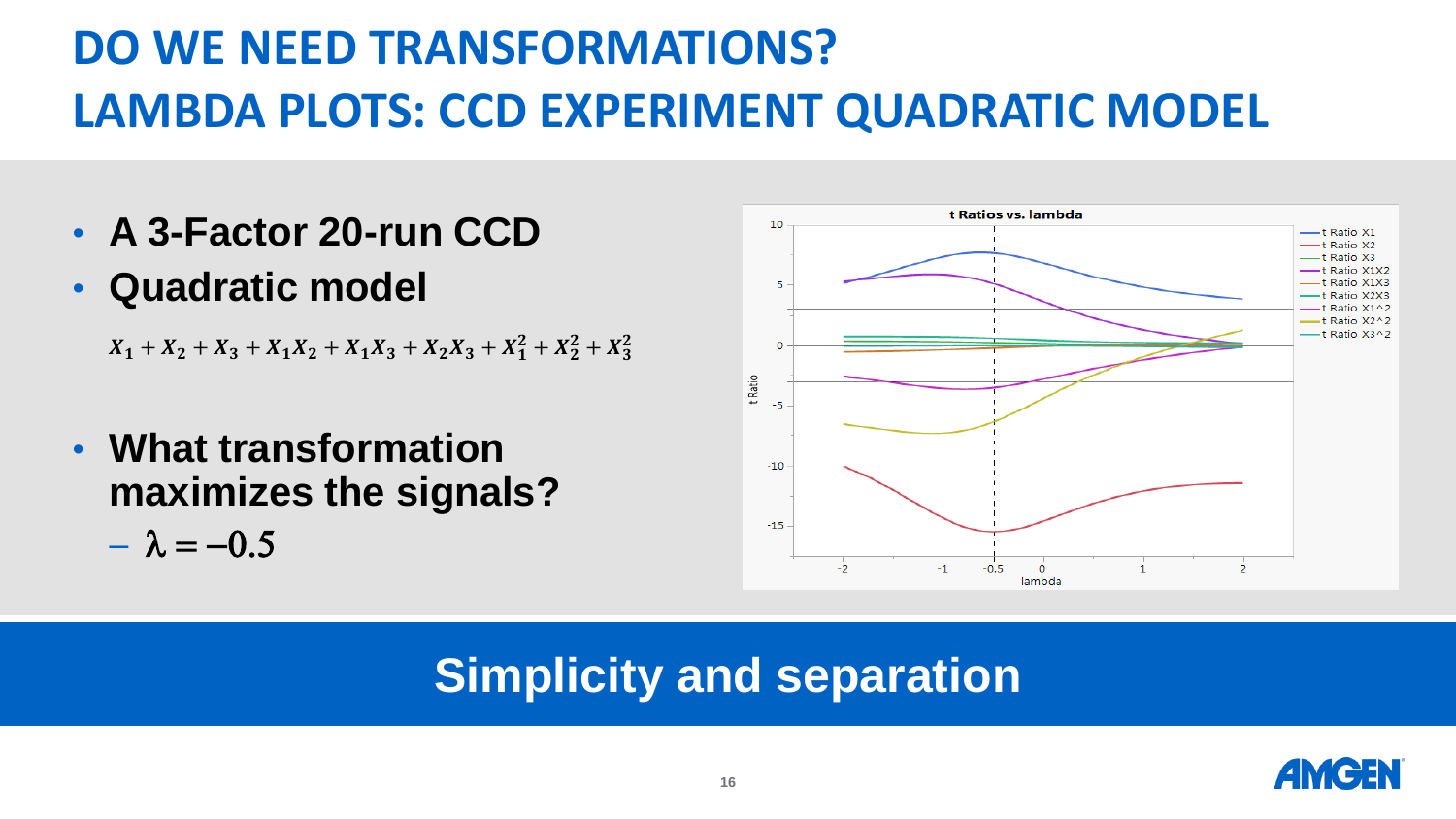### **DO WE NEED TRANSFORMATIONS? MAXIMIZING THE SIGNALS**

|                |              | <b>Original Scale</b> |          | Lambda = $-0.5$ |          |  |  |
|----------------|--------------|-----------------------|----------|-----------------|----------|--|--|
| <b>Source</b>  | <b>DF</b>    | <b>F</b> Ratio        | Prob > F | <b>F</b> Ratio  | Prob > F |  |  |
| X <sub>1</sub> | 1            | 16.94                 | 0.0021   | 52.29           | < .0001  |  |  |
| X <sub>2</sub> | $\mathbf{1}$ | 114.75                | < .0001  | 253.53          | < 0.0001 |  |  |
| X <sub>3</sub> | 1            | 0.00                  | 0.9866   | 0.10            | 0.7534   |  |  |
| $X1*X2$        | $\mathbf{1}$ | 1.63                  | 0.231    | 26.12           | 0.0005   |  |  |
| $X1*X3$        | 1            | 0.00                  | 0.9956   | 0.05            | 0.8207   |  |  |
| $X2*X3$        | $\mathbf{1}$ | 0.04                  | 0.8395   | 0.32            | 0.5821   |  |  |
| $X1*X1$        | 1            | 1.50                  | 0.2491   | 12.48           | 0.0054   |  |  |
| $X2*X2$        | $\mathbf{1}$ | 0.96                  | 0.35     | 40.68           | < 0.0001 |  |  |
| $X3*X3$        | $\mathbf{1}$ | 0.01                  | 0.9136   | 0.00            | 0.958    |  |  |

|                                                                                                                                    |               |        |                                   |                     |                                                                                                    | ▼ Response BoxCox(Y,-0.5)                                             |              |                                              |                          |                                             |                          |  |
|------------------------------------------------------------------------------------------------------------------------------------|---------------|--------|-----------------------------------|---------------------|----------------------------------------------------------------------------------------------------|-----------------------------------------------------------------------|--------------|----------------------------------------------|--------------------------|---------------------------------------------|--------------------------|--|
| <b>Response Y</b>                                                                                                                  |               |        |                                   |                     |                                                                                                    | ⊿ Lack Of Fit                                                         |              |                                              |                          |                                             |                          |  |
| Lack Of Fit                                                                                                                        |               |        |                                   |                     |                                                                                                    | <b>Source</b>                                                         | DF           |                                              | Sum of<br><b>Squares</b> | <b>Mean Square</b>                          | <b>F</b> Ratio           |  |
| iource                                                                                                                             | DF            |        | Sum of<br><b>Squares</b>          | <b>Mean Square</b>  | <b>F</b> Ratio                                                                                     | Lack Of Fit                                                           | 3            | 91.62638                                     |                          | 30.5421                                     | 32.3553                  |  |
| ack Of Fit<br>ure Error<br>otal Error                                                                                              | 6<br>11<br>17 |        | 125.88801<br>7.72914<br>133.61714 | 20.9813<br>0.7026   | 29.8603<br>$Prob$ > $F$<br>$-.0001*$<br>Max RSq                                                    | Pure Error<br>11<br>10.38357<br><b>Total Error</b><br>14<br>102.00995 |              |                                              | 0.9440                   | Prob > F<br>$< .0001*$<br>Max RSq<br>0.9973 |                          |  |
|                                                                                                                                    |               |        |                                   |                     |                                                                                                    | $_{0.9957}$ $\triangleleft$ Summary of Fit                            |              |                                              |                          |                                             |                          |  |
| summary of Fit<br>Sauare<br>0.925679<br>Square Adj<br>0.916935<br>loot Mean Square Error<br>2.803539<br>Aean of Response<br>21.309 |               |        |                                   |                     | RSquare<br>RSquare Adj<br>Root Mean Square Error<br>Mean of Response<br>Observations (or Sum Wgts) |                                                                       |              | 0.973049<br>0.963423<br>2.699338<br>118.6318 | 20                       |                                             |                          |  |
| Observations (or Sum Wgts)                                                                                                         |               |        |                                   | 20                  |                                                                                                    | ⊿ Effect Tests                                                        |              |                                              |                          |                                             |                          |  |
| <b>ffect Tests</b>                                                                                                                 |               |        |                                   |                     |                                                                                                    | <b>Source</b>                                                         | <b>Nparm</b> | <b>DF</b>                                    | Sum of<br><b>Squares</b> |                                             | <b>F Ratio</b> Prob > F  |  |
| iource                                                                                                                             | <b>Nparm</b>  | DF     | Sum of<br><b>Squares</b>          |                     | <b>F Ratio</b> Prob $>$ <b>F</b>                                                                   | X1(10,15)<br>X2(3.8,4)                                                | 1<br>1.      | 1.<br>1.                                     | 522.4597<br>2479.3715    | 71.7032<br>340.2727                         | $< .0001*$<br>$< .0001*$ |  |
| (1(10, 15))<br>(2(3.8,4))                                                                                                          | 1<br>1        | 1<br>1 | 217.7464<br>1446.4711             | 27.7037<br>184.0333 | $< .0001*$<br>$< .0001*$                                                                           | $X1*X2$<br>$X1^*X1$                                                   | 1.<br>1      | 1.<br>1.                                     | 255.4296<br>128.5602     | 35.0555<br>17.6438                          | $-.0001*$<br>$0.0009*$   |  |
|                                                                                                                                    |               |        |                                   |                     |                                                                                                    | X2*X2                                                                 | 1            | 1                                            | 423.9777                 | 58,1873                                     | $-.0001*$                |  |

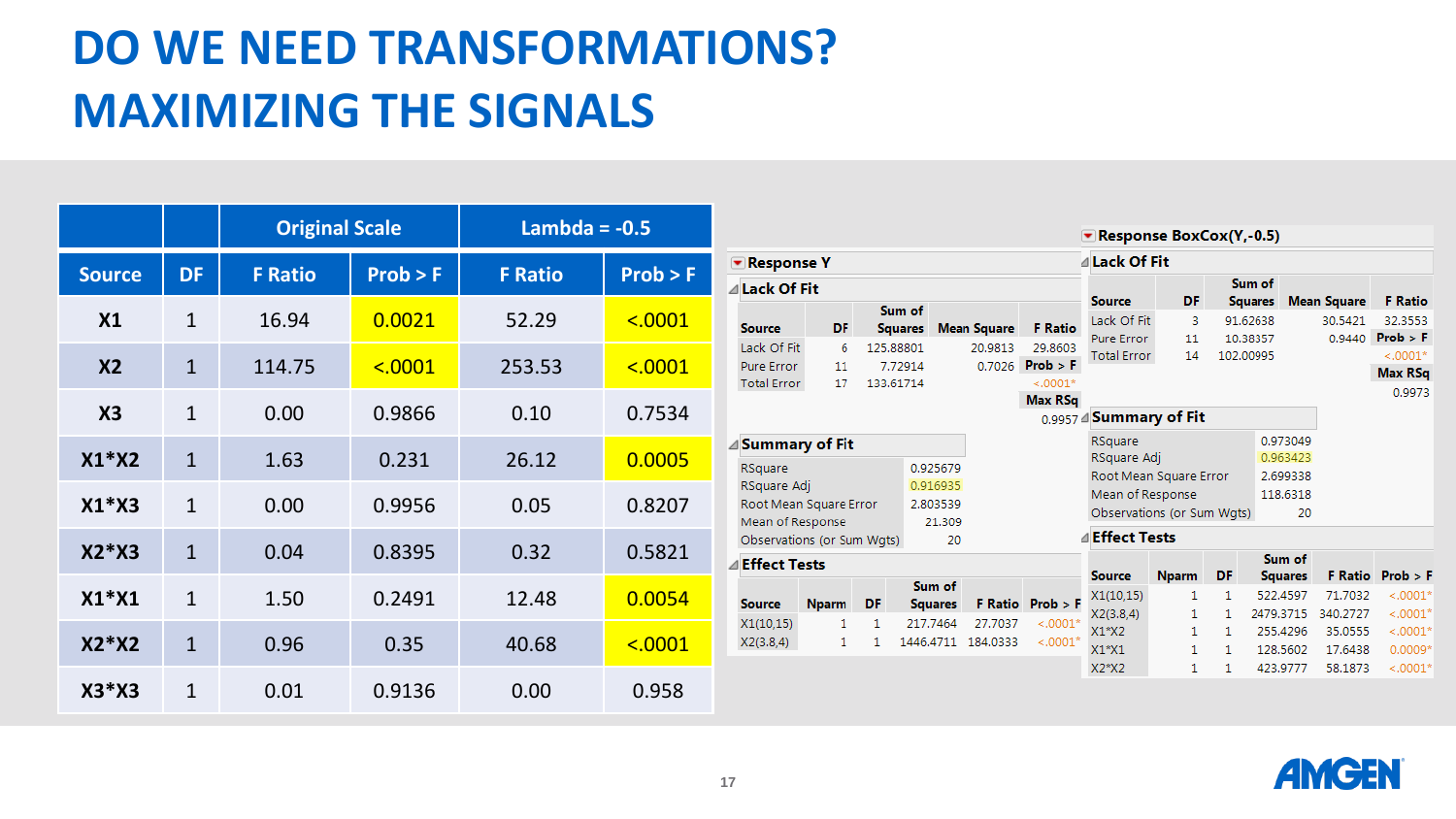## **DO WE NEED TRANSFORMATIONS? LAMBDA PLOTS: CCD EXPERIMENT CUBIC MODEL**

• **A 3-Factor 20-run CCD** ➢**Cubic model**

 $X_1 + X_2 + X_3 + X_1 X_2 + X_1 X_3 + X_2 X_3 +$ 

 $X_1^2 + X_2^2 + X_3^2 + X_1X_2X_3 + X_1^3 + X_2^3 + X_3^3$ 

• **What transformation maximizes the signals?**



#### **Simplicity and separation**

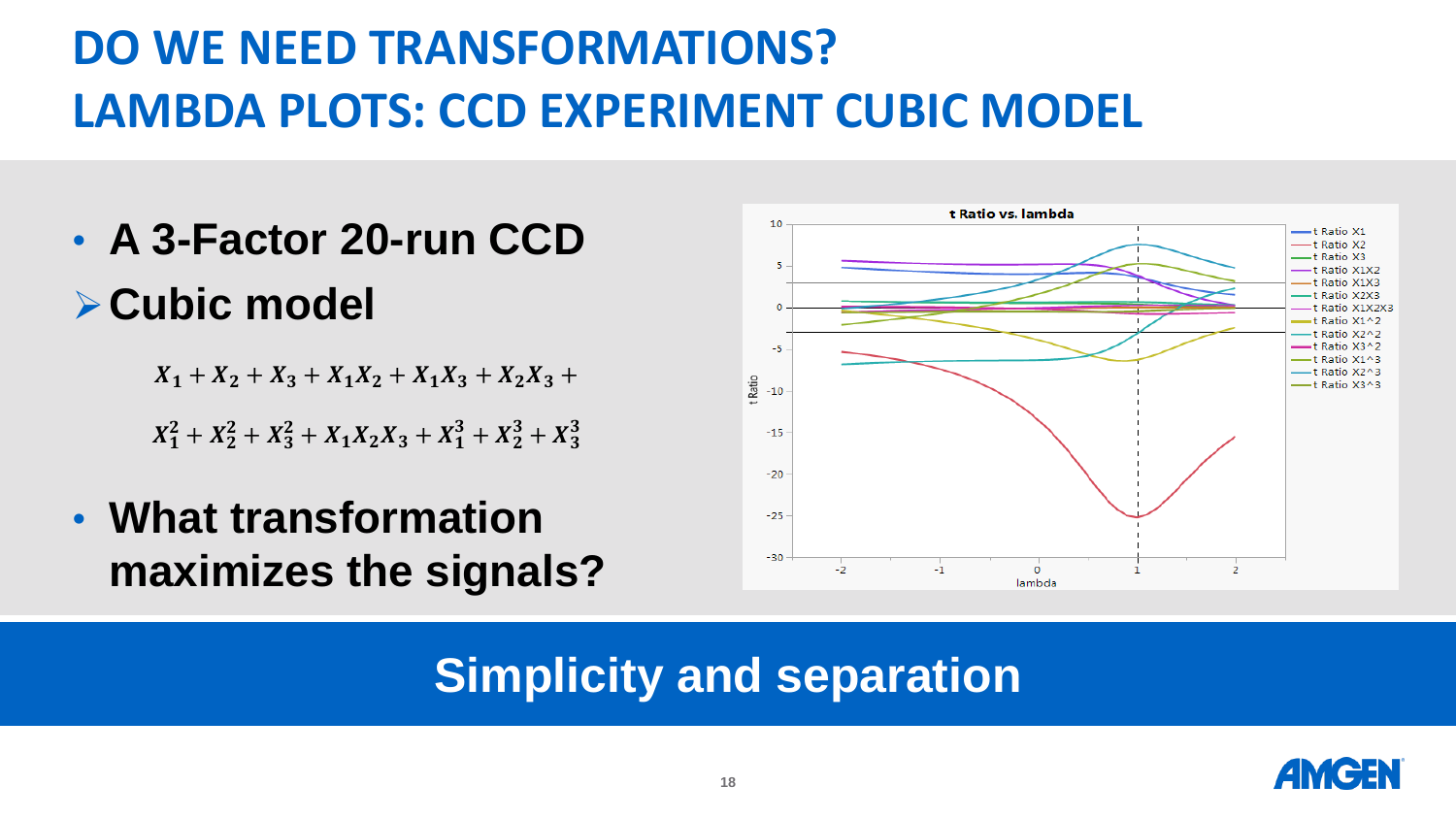- **The British Invasions**
- **Box-Cox Transformations**
- **Do We Need Transformations?**
	- **No**
- **Do We Need Transformations?**
	- **Yes**